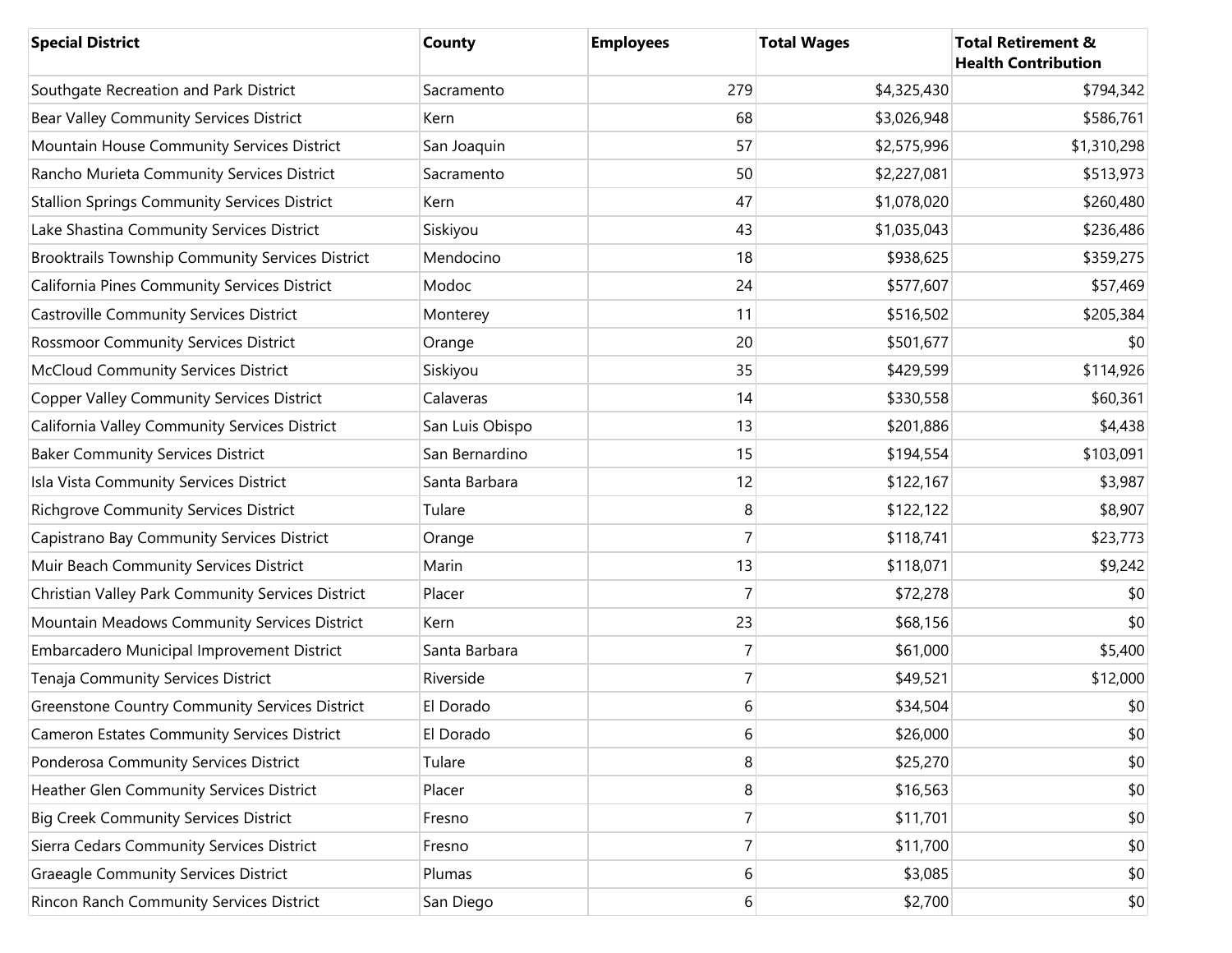| <b>Wallace Community Services District</b>                    | Calaveras       | 6              | \$2,361 | \$0 |
|---------------------------------------------------------------|-----------------|----------------|---------|-----|
| Alpine Village-Sequoia Crest Community Services<br>District   | Tulare          |                | \$0     | \$0 |
| Arroyo Vista Community Service District                       | El Dorado       | 3              | \$0     | \$0 |
| Audubon Hills Community Services District                     | El Dorado       | 5              | \$0     | \$0 |
| Beyers Lane Community Services District                       | Nevada          | 4              | \$0     | \$0 |
| Bizz Johnson Highway Interchange Joint Powers<br>Authority    | Placer          | 5              | \$0     | \$0 |
| <b>Bradbury Estates Community Services District</b>           | Los Angeles     | 5              | \$0     | \$0 |
| <b>Butler-Keys Community Service District</b>                 | Lake            | 5              | \$0     | \$0 |
| Capital South East Connector Authority                        | Sacramento      | 5              | \$0     | \$0 |
| <b>Circle XX Community Services District</b>                  | Calaveras       | 5              | \$0     | \$0 |
| Connie Lane Community Services District                       | El Dorado       | 6              | \$0     | \$0 |
| Copper Cove Rocky Road Community Services District            | Calaveras       | 3              | \$0     | \$0 |
| <b>Cosumnes River Community Services District</b>             | El Dorado       | 5              | \$0     | \$0 |
| County Service Area No. 1 (Alpine)                            | Alpine          | 5              | \$0     | \$0 |
| Diablo Community Services District                            | Contra Costa    | 5              | \$0     | \$0 |
| East China Hill Community Services District                   | El Dorado       | 5              | \$0     | \$0 |
| Garden Valley Ranch Estates Community Services<br>District    | El Dorado       |                | \$0     | \$0 |
| Golden West Community Services District                       | El Dorado       | 6              | \$0     | \$0 |
| Greater Bakersfield Separation of Grade District              | Kern            | 5              | \$0     | \$0 |
| Ground Squirrel Hollow Community Services District            | San Luis Obispo | 5              | \$0     | \$0 |
| Hickok Road Community Service District                        | El Dorado       | 5              | \$0     | \$0 |
| High Desert Corridor Joint Powers Authority                   | San Bernardino  | 7              | \$0     | \$0 |
| Hillwood Community Service District                           | El Dorado       |                | \$0     | \$0 |
| Independence Ranch Community Services District                | San Luis Obispo | 5              | \$0     | \$0 |
| Knolls Property Owners Community Services District            | El Dorado       | 5              | \$0     | \$0 |
| Lake of the Pines Ranchos Road Community Services<br>District | Nevada          | 5              | \$0     | \$0 |
| Lakeview Community Services District                          | El Dorado       | 5              | \$0     | \$0 |
| Linne Community Services District                             | San Luis Obispo | 5 <sub>l</sub> | \$0     | \$0 |
| Lions Gate Community Services District                        | Santa Clara     | 5              | \$0     | \$0 |